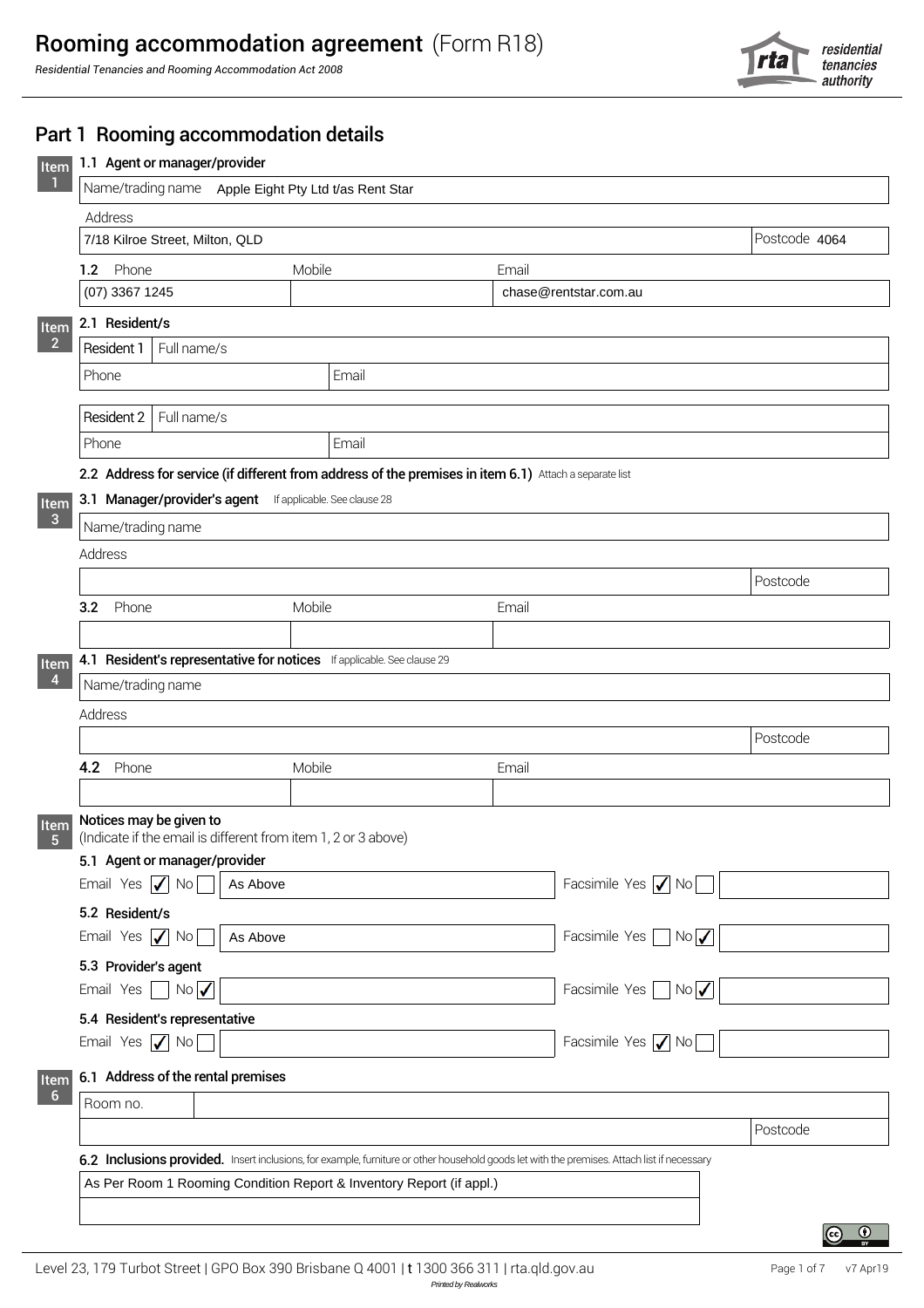# Rooming accommodation agreement (Form R18)

|                                                      | <b>Rooming accommodation agreement</b> (Form R18)<br>Residential Tenancies and Rooming Accommodation Act 2008                                                                                            | 713                                                                                                                                  | residential<br>tenancies<br>authority |  |  |  |  |  |  |
|------------------------------------------------------|----------------------------------------------------------------------------------------------------------------------------------------------------------------------------------------------------------|--------------------------------------------------------------------------------------------------------------------------------------|---------------------------------------|--|--|--|--|--|--|
| Item                                                 | 7.1 The term of the agreement is                                                                                                                                                                         | periodic agreement<br>$\blacktriangledown$<br>fixed term agreement                                                                   |                                       |  |  |  |  |  |  |
| $\overline{7}$                                       | 7.2 Starting on                                                                                                                                                                                          | 7.3 Ending on<br>I<br>Fixed term agreements only. For continuation of agreement, see clause 5                                        |                                       |  |  |  |  |  |  |
| <b>Item</b>                                          | \$<br>Rent                                                                                                                                                                                               | fortnight<br>week<br>See clause 6(1)<br>per                                                                                          |                                       |  |  |  |  |  |  |
| Item<br>$\overline{9}$                               | Breakdown of rent<br>\$<br>Accommodation<br>\$<br>Food service<br>\$<br>Personal care service                                                                                                            | \$<br>Other services<br>(attach a list if necessary)<br>\$<br>\$                                                                     |                                       |  |  |  |  |  |  |
| Item<br>10<br>Item<br>11                             | Rent must be paid on the<br>Due<br>Method of rent payment<br>As Instructed by Agent                                                                                                                      | day of each<br>Week<br>Insert day. See clause 6(2)<br>Insert week/fortnight<br>Insert the way the rent must be paid. See clause 6(3) |                                       |  |  |  |  |  |  |
|                                                      | Details for direct credit<br>Bank/building society/credit union                                                                                                                                          |                                                                                                                                      |                                       |  |  |  |  |  |  |
|                                                      | BSB no.<br>Account no.                                                                                                                                                                                   | Account name<br>Payment reference                                                                                                    |                                       |  |  |  |  |  |  |
| Item                                                 | Place of rent payment                                                                                                                                                                                    | Insert where the rent must be paid. See clause 6(4) to 6(6)                                                                          |                                       |  |  |  |  |  |  |
| $12$<br>Item<br>13                                   | As Instructed by Agent<br>13.1 Can the rent be increased?<br>No<br>Yes<br>13.2 How will the rent increase be calculated?<br>13.3 When will the rent increase start?<br>Starting on<br>See clause 8       |                                                                                                                                      |                                       |  |  |  |  |  |  |
| <b>Item</b><br>14                                    | Rental bond amount $\frac{1}{5}$                                                                                                                                                                         | See clause 11                                                                                                                        |                                       |  |  |  |  |  |  |
| Item<br>15<br><b>Item</b><br>16                      | Services to be provided<br>Attach list if necessary<br>Water, Electricity, Gas (if appl.) & Internet<br>Utility services for which the resident must pay<br>Any Utility Connected by the Tenant          | See clause 13                                                                                                                        |                                       |  |  |  |  |  |  |
| <b>Item</b><br>17<br>Item<br>18<br><b>Item</b><br>19 | House rules have been provided to the resident/s<br>18.1 Number of persons allowed to reside in the room<br>18.2 Number of persons allowed to reside at the rental premises<br>19.1 Pets approved<br>Yes | $\checkmark$<br>Yes<br><b>No</b><br>See clause 16<br>See clause 17<br><b>No</b><br>See clause 18(1)                                  |                                       |  |  |  |  |  |  |
|                                                      | 19.2 The types and number of pets that may be kept<br><b>Type</b><br>N/A                                                                                                                                 | See clause 18(2)<br>Number $\mathbf{x}$<br>Type<br>N/A                                                                               | Number   X                            |  |  |  |  |  |  |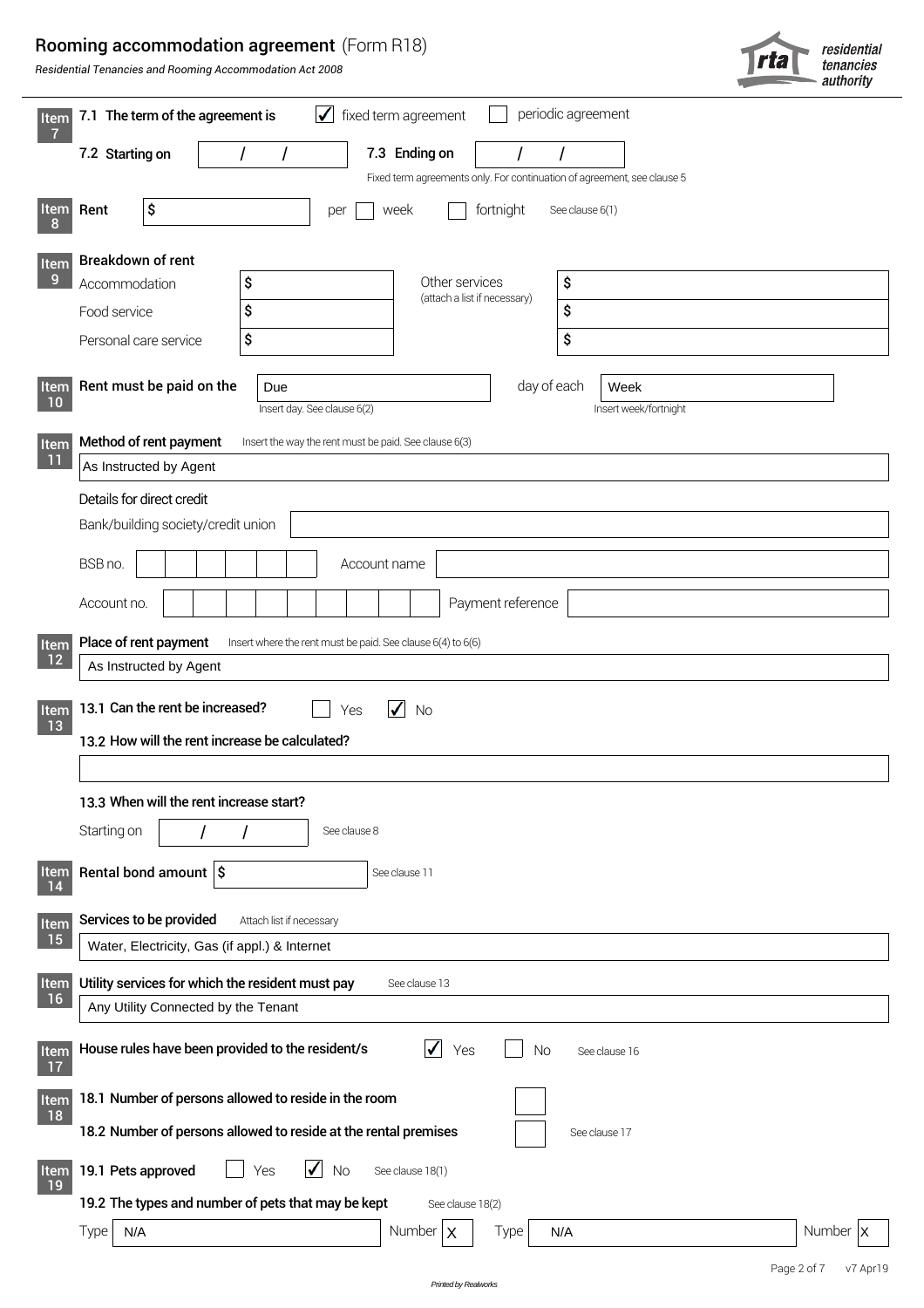# Part 2 Standard Terms Division 1 Preliminary

## **1** Interpretation  $\qquad \qquad \text{(a)}$

- agreement for item 6.2; and
- a reference to a numbered section is a reference to the
- (c) a reference to a numbered item is a reference to the item about the fixed term.
- with that number in part 1; and  $\frac{1}{2}$  areference to the  $\frac{1}{2}$   $\frac{1}{2}$   $\frac{1}{2}$   $\frac{1}{2}$   $\frac{1}{2}$   $\frac{1}{2}$   $\frac{1}{2}$   $\frac{1}{2}$   $\frac{1}{2}$   $\frac{1}{2}$   $\frac{1}{2}$   $\frac{1}{2}$   $\frac{1}{2}$   $\frac{1}{2}$   $\frac{1}{2}$   $\frac{1}{2}$  (d) clause of this agreement with that number. 6

#### 2 Terms of a rooming accommodation - ss 98 and 100 \_\_\_ agreement

- (1) This part states, under the *Residential Tenancies and Rooming*  $\overline{(\cdot)}$  item 8. This part states, ander the *Residential Tenancies and Hoorring* (2) The rem<br>Accommodation Act 2008 (**the Act**), section 73, the standard item 10 terms of a rooming accommodation agreement.
- (2) The Act also imposes duties on, and gives entitlements to, the provider and resident that are taken to be included as terms of this agreement.
- (3) The house rules for the rental premises are taken to be included (3) The provider or resident giving as terms of this agreement.
- (4) The provider and resident may agree on other terms of this
- entitlement.<br>A standard term overrides a special term if they are inconsistent of the way rent is to be paid is another way agreed on by the provider A duty or entitlement under the Act overrides a standard term
- 

Some breaches of this agreement may also be an offence under the<br>Act, for example, if -<br>the president president property actors the president's resemble.

- for item 12.<br>• the provider or the provider's agent enters the resident's room in
- the resident does not sign and return the condition report to the

# Division 2 Period of rooming accommodation  $(6)$

### 3 Start of rooming accommodation agreement Examples of an appropriate place -

This agreement starts on the day stated in this agreement for **the provider's address for service**<br>This agreement starts on the day stated in this agreement for item 7.2.<sup>7</sup> Entry condition report - s 81

#### 4

- (1) This clause applies only if a rental bond is payable, or has been  $\frac{m}{\pi}$  and if the payment is not more than 2 weeks rent.
- The provider must prepare, in the approved form, sign and give
- (3) The copy must be given to the resident on or before the day example on the salready been paid. the resident occupies the room under this agreement.
- (4) The resident must mark the copy of the report to show any  $\begin{array}{cc} 8 & F \end{array}$ parts the resident disagrees with, and sign and return the parts the resident disagrees with, and sign and return the copy to the proposes to increase the rent,<br>copy to the provider not later than 3 days after the later of the state of the proposal to the resident.<br>following days

(a) the day the resident is entitled to occupy the room;

(b) the day the resident is given the copy of the condition report. Note -<br>A well completed condition report can be very important to help the and the increased rent is payable.

parties if there is a dispute about the condition of the room when the parties in there is a dispute about the condition of the room when the term ends unless - rooming accommodation agreement started.

(5) After the copy of the condition report is returned to the provider (5) After the copy of the condition report is returned to the provider by the resident, the provider must copy the condition report and return it to the resident within 14 days.

# Continuation of fixed term agreement - s 82

#### (1) This clause applies if -

- to the resident for a fixed term; and (a) under this agreement, rooming accommodation is provided
- In this agreement -<br>
In this agreement -<br>
a notice under chapter 5, part 2 ending the agreement or<br>
a notice under chapter 5, part 2 ending the agreement or (a) a reference to **the rental premises** includes a reference a notice under chapter 5, part 2 ending the agreement or to any inclusions for the rental premises stated in this agrees in writing with the other party to end the agreement. (b) neither the provider nor the resident gives the other party
	- a reference to a numbered section is a reference to the and the same terms on which it applied section in the Act with that number; and same term in the Act with that number; and same term in the term in the term in the te immediately before the last day of the term, other than the term about the fixed term. This agreement continues to apply after the last day of the term,

- When, how and where rent must be paid
- The resident must pay the rent stated in this agreement for
- The rent must be paid at the times stated in this agreement for
- The rent must be paid
	- (a) in the way stated in this agreement for item  $11$ ; or
	- (i) the provider or resident giving the other party a notice (b) in the way agreed after the signing of this agreement by -
		- (ii) the other party agreeing to the proposal in writing; or
- agreement (*special terms*). agreement (special terms). The standard term and term and term in an (5) a duty or entitlement under the Act overrides a standard term in an inconsistent with the duty or special term if the te (c) if there is no way stated in this agreement for item 11 or no way agreed after the signing of this agreement - in an

(6) A standard term overrides a special term if they are inconsistent.<br>Note -<br>Some breaches of this agreement may also be an offence under the<br>Some breaches of this agreement may also be an offence under the<br>Some breaches

- The rent must be paid at the place stated in this agreement
- contravention of the rules of entry under sections 257 to 262; or (5) However, if, after the signing of this agreement, the provi<br>gives a notice to the resident stating a different place for the resident stating a differen provider or the provider's agent under section 81.<br>
payment and the place is reasonable, the rent must be paid<br>
at the place while the notice is in force. (5) However, if, after the signing of this agreement, the provider
- **agreement a**<br>appropriate place, the rent must be paid at an appropriate place. If no place is stated in this agreement for item 12 and there

- *•*
- the provider's agent's office. *•*

### 7 Rent in advance - s 101

The provider may require the resident to pay rent in advance<br>only if the payment is not more than 2 weeks rent.

(2) The provider must prepare, in the approved form, sign and give<br>
(3) The provider must prepare, in the approved form, sign and give<br>
(3) The copy must be given to the resident on or before the day<br>
(3) The copy must be

### Rent increases - s 105

- If a provider proposes to increase the rent, the provider must
- (2) The notice must state -
	- (a) the amount of the increased rent; and
	- (b) the day, not earlier than 4 weeks after the day the notice is
- Also, if this agreement is for a fixed term, the rent may not be
	- (a) this agreement states for item 13.1 rent can be increased;
	- increase or how the amount of the increase is to be worked out; and (b) this agreement states for item 13.2 the amount of the
	- (c) the increase is made in accordance with this agreement.

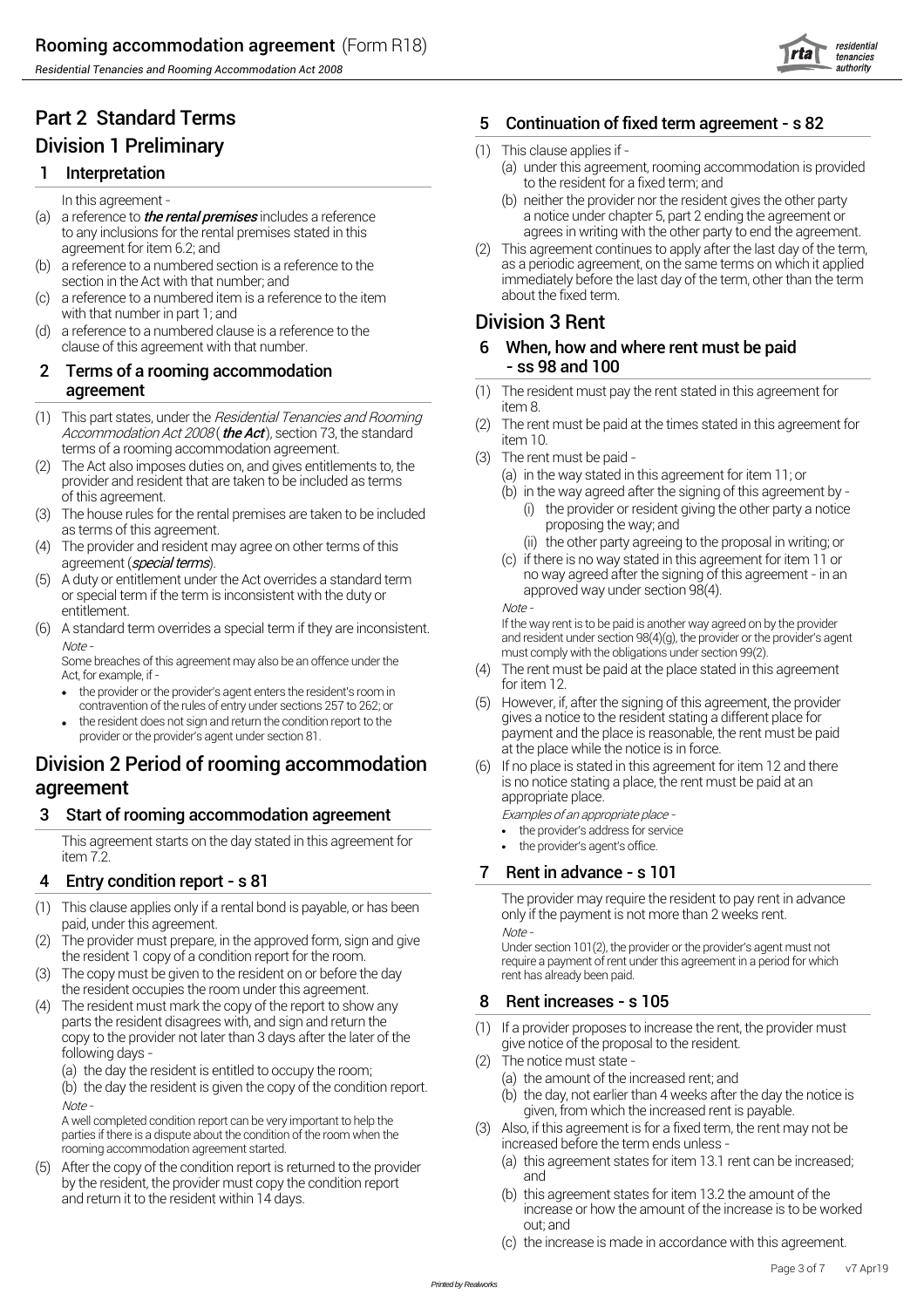

- (4) The resident is not required to pay the increase unless it is  $12 \ln \frac{1}{2}$ made in accordance with this clause.
- (5) Subclauses (1) to (4) do not apply if the parties amend this  $(1)$ agreement to provide for another service to be provided by (a) the rent increases and the provide<br>the provider to the resident and for an increase in the rent in resident to increase the bond: and the provider to the resident and for an increase in the rent in payment of the service.

#### (i) 9 Rent decreases for matters including loss of amenity or service - s 106

- $(1)$  This clause applies if -
	- (a) the resident's room or common areas become partly unfit to  $\qquad \qquad (2)$ live in, or their amenity or standard substantially decreases, which the increase must be made. other than because of intentional or reckless damage (3) caused by the resident or a guest of the resident; or resident is given the notice.
	- (b) a service provided to the resident under this agreement is service provided to the resident drider this agreement<br>is no longer available or is withdrawn, or the standard of **Division 5 Outgoings** the service substantially decreases, other than because the resident has not met the resident's obligations under
- (2) The rent payable under this agreement decreases by the rental premises during this agreement if amount, and from the time, agreed between the provider and the resident.
- the resident. (b) If the provider and the resident can not agree on the amount If the provider and the resident can not agree on the amount  $\frac{1}{\sqrt{2}}$  service by an appliance approved by the supplying entity.<br>or time for the decrease, either of them may apply to a tribunal  $\frac{1}{\sqrt{2}}$ for an order decreasing the rent by a stated amount from a section 170(2)(b) limits the amount the resident must pay.<br>Stated time

#### - s 107 10 Rent decreases because of resident's absence

- (1) This clause applies if either of the following is not provided to  $14 \text{ Pr}$ the resident because of the resident's absence - (a) a personal care service;
	- the rental premises for a continuous period of more than entering the resident's room or common areas;<br>2 weeks. (b) to take reasonable steps to ensure the resident -<br>2 provider and the resident may agree to a reduction in rent (b) a food service, but only if the resident is absent from
- (2) The provider and the resident may agree to a reduction in rent
- in rent for the period of the absence, the resident may apply to a tribunal for an order decreasing the rent by a stated amount

# that the room and areas remain fit for the resident to live in;<br>(a) to take reasonable steps to ensure the resident's room

- (1) If a rental bond is stated in this agreement for item 14, the same and common areas and facilities provided in the room resident must pay to the provider or the provider's agent the and areas rental bond amount -
	- (a) if a special term requires the bond to be paid at a stated  $\qquad \qquad \text{(ii)} \ \ \text{s}$
	- (b) if a special term requires the bond to be paid by instalments facilities are kept clean; - by instalments; or (f) not to unreal<br>otherwise - when the resident signs this agreement (f) the resident;

the resident; (c) otherwise - when the resident signs this agreement.  $Note$  -  $(g)$  terms of  $(g)$  terms of  $(g)$  terms of  $(g)$  terms of  $(g)$  terms of  $(g)$  terms of  $(g)$  terms of  $(g)$  terms of  $(g)$  terms of  $(g)$  terms of  $(g)$  terms of  $(g)$  terms of  $(g)$  terms of  $(g)$  terms of  $(g)$  terms of  $(g)$ 

There is a maximum bond that may be required unless your weekly rent and agent of the provider, is available to be contacted<br>by the resident are reasonable, having regard to all the street of the provider, is available to

- (2) The provider or the provider's agent must, within 10 days of circumstances including the services being provided to the receiving the bond or a part of the bond, pay it to the authority resident under this agreement. and give the authority a notice, in the approved form, about the (2)
- provider if the resident breaches this agreement.<br>
Four residents have individual rooms opening out onto a living area

leave the room in the required condition at the end of the rooming accommodation agreement.

141. Delay in applying may mean that payment is made on another application for payment.

#### 12 Increase in bond - s 154

- The resident must increase the rental bond if
	- (a) the rent increases and the provider gives notice to the
	- (b) the notice is given at least  $11$  months after -
		- (i) this agreement started; or
		- given under this clause the day stated in the notice, or the last notice, for making the increase. (ii) if the bond has been increased previously by a notice
- The notice must state the increased amount and the day by
- For subclause (2), the day must be at least 1 month after the

### 13 Charge for utility service - s 170

this agreement. The resident must pay an amount for utility services supplied

- (a) the service is stated in this agreement for item  $16$ ; and
- (b) the resident's room is individually metered for the utility

# Division 6 Rights and obligations of provider

### 14 Provider's obligations - ss 247 and 249

- (1) The provider has the following obligations
	- (a) to ensure the provider is not in breach of a law dealingwith issues about the health or safety of persons using or<br>entering the resident's room or common areas;
- for the period of the absence.<br>
(3) If the provider and the resident can not agree on a reduction<br>
(3) If the provider and the resident can not agree on a reduction always has access to the resident's room and to
	- (ii) has reasonable access to any other common areas;
	- for the period.<br>
	For the period.<br>
	resident's room and the resident's personal property in the<br>
	room: (c) to take reasonable steps to ensure the security of the
- **Division 4 Rental bond** (d) to maintain the resident's room and common areas in a way<br>that the room and areas remain fit for the resident to live in: (d) to maintain the resident's room and common areas in a way
	- (e) to take reasonable steps to ensure the resident's room
		- are kept safe and in good repair; and
	- time at the stated time; or<br>
	if a special term requires the bond to be paid by instalments<br>
	facilities are kept clean;<br>
	facilities are kept clean; subject to any agreement with the resident about
		- not to unreasonably restrict the resident's guests in visiting
		- by the resident are reasonable, having regard to all the (q) to ensure that the times during which the provider, or
- bond.<br>The bond is intended to be available to financially protect the resident and a minority of other residents of the provider. resident and a minority of other residents of the provider. (3) The bond is intended to be available to financially protect the For subclause (1)(e)(ii), an agreement about cleaning common

Example -<br>
The provider may claim against the bond if the resident does not<br>
leave the room in the required condition at the end of the rooming<br>
leave the room in the required condition at the end of the rooming<br>
occurred

- (3) Note has quiet enjoyment of the resident's room and common areas. For how to apply to the authority or <sup>a</sup> tribunal for the bond at the end The provider must take reasonable steps to ensure the resident
- of the rooming accommodation agreement, see sections 125 to<br>T41 Delay in applying may mean that payment is made on another reasonable peace, comfort or privacy of the resident in using the resident's room and common areas. The provider or the provider's agent must not interfere with the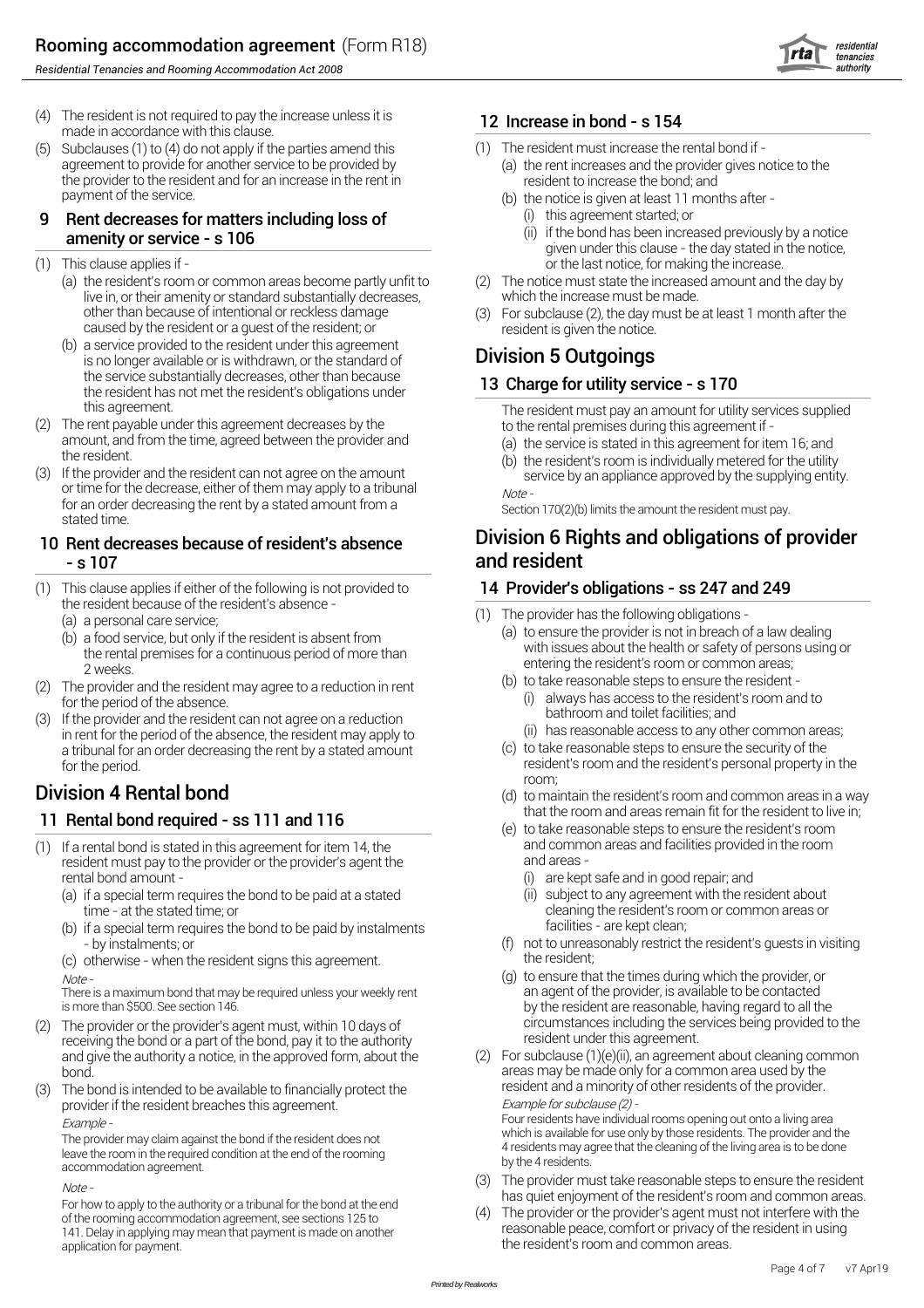#### 15 Resident's obligations - s 253

- (1) The resident has the following obligations
	- (a) to use the resident's room and common areas only or mainly ensure the resident's room is reasonably secure.
	- (b) not to use the resident's room or common areas for an illegal secures an entry to the following purpose; (a) t
	- (c) not to interfere with, and to ensure the resident's guests do  $\qquad \qquad$  (b) a not interfere with, the reasonable peace, comfort or privacy of another resident or another resident's appropriate use of (3) The resident must not<br>the other resident's room or common areas; provider's permission. the other resident's room or common areas;
	- (d) (4) to pay the rent when it falls due;
	- (e) not to keep an animal on the rental premises without the
	- provider's permission; <sup>20</sup> (f) not to intentionally or recklessly damage or destroy, or allow the resident's guests to intentionally or recklessly damage<br>or destroy, any part of the rental premises or a facility in the
	- (g) to keep the resident's room and inclusions clean, having (a) r regard to their condition at the start of this agreement;
	- (h) to maintain the resident's room in a condition that does not give rise to a fire or health hazard;<br>change or repair the lock.

Examples of <sup>a</sup> fire hazard -

- 1 allowing newspapers to build up in the resident's room
- 2 blocking access to the resident's room.

#### 16 House rules - ss 266-276

- (1) The resident must comply with the house rules for the rental  $Note$ -
- (2) The provider must give the resident a copy of the house rules that are intended to become part of the land or building. An attachment for the rental premises before entering into this agreement. for the rental premises before entering into this agreement. The provider must give the resident a copy of the house rules
- (3) (2) The provider or the provider's agent for the rental premises it is likely to be seen by the residents.
- (4) At least 7 days before making any changes to the house rules **. That the resident must repair damage caused when removing** for the rental premises, the provider must give a notice to the the fixture resident stating the following -
	- (a) proposed changes and the day the changes are to take remove it effect; (3)
	- (b) that the resident may object to the changes and how an that the provider's agreement. objection may be made.
- (5) However, if this agreement starts less than 7 days before the  $\qquad \qquad (5)$ proposed changes are to take effect, the provider need only to the rental premises without the provider's agreement, the give the notice mentioned in subclause (4) when this agreement provider may -<br>starts. (a) take action starts. (a) t

#### 17 Number of occupants allowed (b) v

- (1) No more than the number of persons stated in this agreement rental premises for the provider's benefit (that is, treat it as
- (2) No more than the number of persons stated in this agreement for it). for item 18.2 may reside at the rental premises.
- (3) However, more people may reside in the room or at the rental  $\begin{array}{r} \text{S} \rightarrow \text{S} \rightarrow \text{S} \rightarrow \text{S} \rightarrow \text{S} \rightarrow \text{S} \rightarrow \text{S} \rightarrow \text{S} \rightarrow \text{S} \rightarrow \text{S} \rightarrow \text{S} \rightarrow \text{S} \rightarrow \text{S} \rightarrow \text{S} \rightarrow \text{S} \rightarrow \text{S} \rightarrow \text{S} \rightarrow \text{S} \rightarrow \text{S} \rightarrow \text{S} \rightarrow \text{S} \rightarrow \$

#### 18 Pets

- (1) The resident may keep pets on the rental premises only if this sections 257 to 262 have been complied with. agreement states for item 19.1 that pets are approved.
- (2) If this agreement states for item 19.1 that pets are approved **Division 7 When agreement ends** and this agreement states for item 19.2 that only  $\cdot$ 
	- (a) a particular type of pet may be kept, only that type may be kept; or  $(1)$
	- (b) a particular number of pets may be kept, only that number  $\qquad \qquad \text{(a)} \,$  t may be kept; or
	- only that number of that type may be kept. example that the premises; or (c) a particular number of a particular type of pet may be kept,

#### 19 Supply of locks and keys - s 250

- (1) The provider must supply and maintain all locks necessary to
- as a place of residence;<br>
not to use the resident's room or common areas for an illegal secures an entry to the following -The provider must give the resident a key for each lock that
	- (a) the resident's room;
	- common areas are situated. (b) a building or building within which the resident's room and
	- The resident must not make a copy of the key without the
	- premises. The resident must not tamper with a door lock in the rental

#### 20 Changing locks - s 251

- or destroy, any part of the rental premises or a facility in the lock that secures entry to the resident's room if the resident<br>reasonably believes there is the likelihood of reasonably believes there is the likelihood of -(1) The resident may request the provider to change or repair a
	- (a) risk to the resident's safety; or
	- (b) theft of, or damage to, the resident's belongings.
	- (2) The provider must not act unreasonably in failing to agree to

#### Fixtures or structural changes - ss 254-256

to the rental premises only if the provider agrees to the fixture's attachment or the structural change. The resident may attach a fixture, or make a structural change,

premises. Fixtures are generally items permanently attached to land or to <sup>a</sup> building

- must ensure a copy of the house rules for the rental premises is of the fixture or change and include any terms of this agreement.<br>displayed, at all times, at a place in the rental premises where  $\frac{1}{2}$ The provider's agreement must be written, describe the nature
	- *•*
	- *•*
	- that the provider must pay for the fixture if the resident can not *•*
	- (3) If the provider does agree, the resident must comply with the
	- The provider must not act unreasonably in failing to agree.
	- (5) If the resident attaches a fixture, or makes a structural change,
		- (a) take action for a breach of a term of this agreement; or
- and treat the fixture or change as an improvement to the for item 18.1 may reside in the room. belonging to the provider, without having to pay the resident (b) waive the breach (that is, not take action for the breach)

# 22 Provider's right to enter resident's room

The provider or the provider's agent may enter the resident's room during this agreement only if the obligations under<br>sections 257 to 262 have been complied with.

# Ending of agreement - s 366

- This agreement ends only if
	- (a) the resident and the provider agree in writing; or
	- resident by a stated day and the resident leaves the rental (b) the provider gives a notice to leave the rental premises to the
	- (c) the provider or resident gives a notice to the other party terminating this agreement on a stated day; or
	- (d) a tribunal makes an order terminating this agreement; or

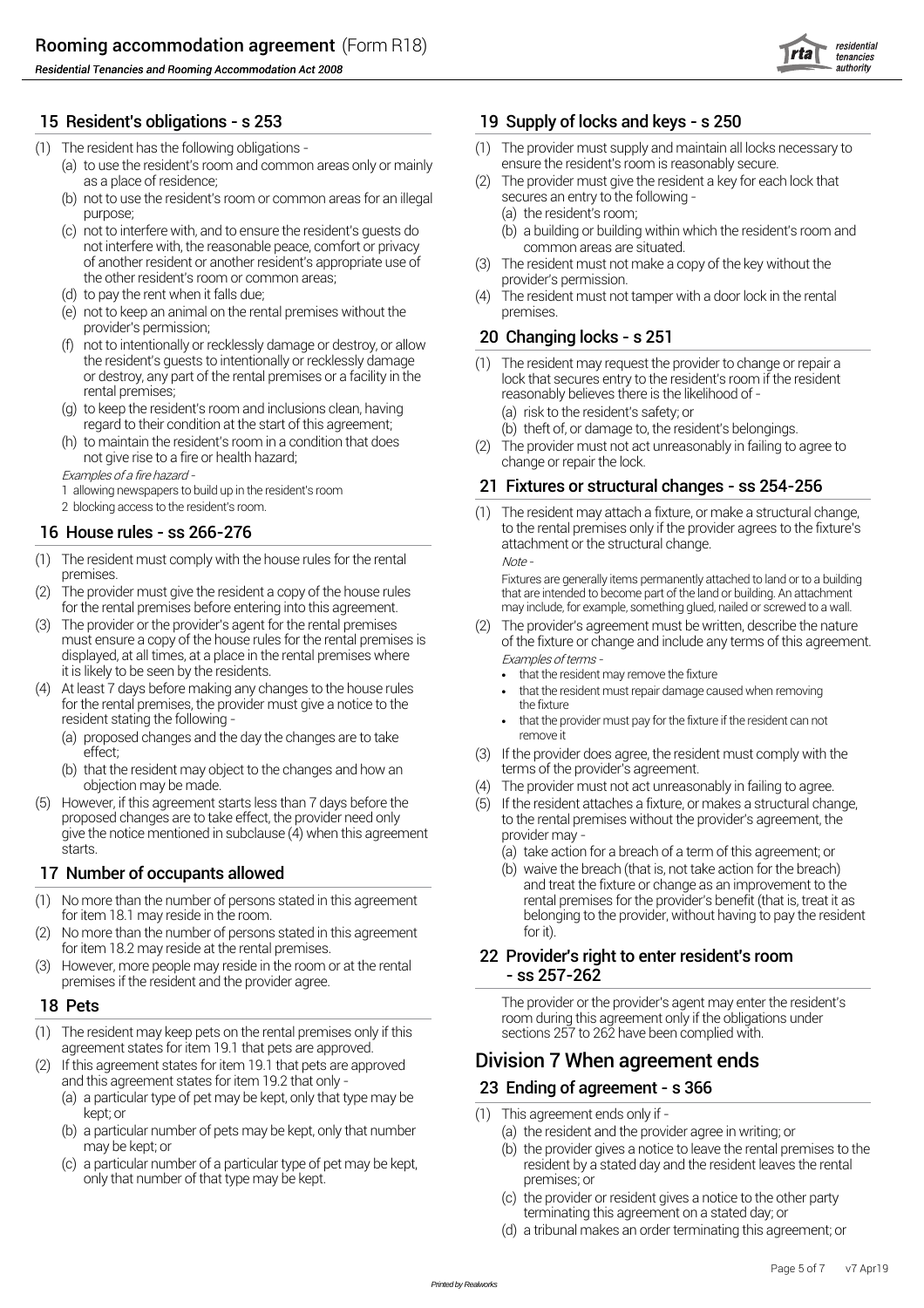



(e) the resident abandons the resident's room; or  $\qquad \qquad \text{(d)}$  if

- Electronic Transactions (Queensland) Act 2001. (f) after receiving a notice from a mortgagee under section 384, the resident vacates, or is removed from, the rental
- 

### 24 Condition room must be left in - s 253(i)

resident's room and inclusions, as far as possible, in the same

- *•*
- (7) changes that happen with ageing *•*

#### 25 Keys

#### 26 Goods or money left behind in rental premises  $^{(8)}$ (a) - ss 392 and 393

- (1) The resident must take all of the resident's belongings from the same that include was left at the address; and
- (2) The provider must not treat belongings left behind as the **come contract on the person to whom** it was addressed when it would have been to whom it was addressed when it would have been provider's own property, but must deal with them under sections delivered in the ordinary course of post; and

## all pages of the notice have been successfully sent; and<br>(d) a paties cent by creating taken to bave been successfully sent; and

- (1) The provider or the provider's agent must not require the same state of recipient when the email enters the recipient's email server. resident to buy goods or services from the provider or a person nominated by the provider or agent.
- (2) Subclause (1) does not apply to a requirement about a food section 525(1)(c). service, personal care service or utility service. Note -

See section 176 for what is a utility service and schedule 2 of the Act for what is a food service and a personal care service.

#### 28 Provider's agent

- (1) The name and address for service of the provider's agent is stated in this agreement for item 3.
- (2) Unless a special term provides otherwise, the agent may
	- (a) stand in the provider's place in any application to a tribunal by the provider or the resident; or
		- (b) do any thing else the provider may do, or is required to do, under this agreement.

#### 29 Notices

- (1) approved form for the notice, in the approved form. A notice under this agreement must be written and, if there is an
- (2) provider's agent. A notice from the resident to the provider may be given to the
- (3) provider's agent or a representative - A notice may be given to a party to this agreement, the
	- (a) by giving it to the party, agent or representative personally; or
	- (b) if an address for service for the party, agent or representative is stated in this agreement for item 1, 2, 3 or 4 - by leaving it at the address, sending it by prepaid post as a letter to the address; or
	- (c) if a facsimile number for the party, agent or representative is stated in this agreement for item 1, 2, 3 or 4 and item 5 indicates that a notice may be given by facsimile - by sending it by facsimile to the facsimile number in accordance with the Electronic Transactions (Queensland) Act 2001; or
- $\sim$  is stated in this agreement for item 1, 2, 3 or 4 and item 5 See section 509 for indications that a resident has abandoned indicates that a notice may be given by email - by sending their room.<br>
their room.<br>
(f) after receiving a notice from a mortgage under section<br>
(f) after receiving a notice from a mortgage under section<br>
Electronic Transactions (Queensland) Act 2001. (d) if an email address for the party, agent or representative
- premises.<br>
his or her consent to notices being given to them by facsimile or<br>
o if a sole resident dies this agreement terminates in email only by giving notice to each other party that notices are (2) Also, if a sole resident dies, this agreement terminates in email only by giving notice to each other party that notices are accordance with section 366(7) or (8).<br>24 **Condition room must be left in - s 253(i)** and this agreement for item 2 for email.<br>24 **Condition room must be left in - s 253(i)** and this agreement for item 2 for (5) or the add A party, the provider's agent or a representative may withdraw
	- At the end of this agreement, the resident must leave the the the resident, the resident's address for service is taken to be the recident's resident's address for service is taken to be the recident's resident's resident'
	- condition they were in at the start of this agreement, fair wear (6) A party, the provider's agent or a representative may change h<br>or her address for service, facsimile number or email address and tear excepted.<br>
	Examples of what may be fair wear and tear -<br>
	examples of what may be fair wear and tear -<br>
	Service, facsimile number or email address.<br>
	Service, facsimile number or email address. A party, the provider's agent or a representative may change his
	- number or email address for a party, the provider's agent or a representative, the address for service, facsimile number or<br>email address stated in the notice is taken to be the party's, At the end of this agreement, the resident must return to the agent's or representative's address for service, facsimile number<br>provider all keys for the resident's room and the rental premises.<br>or email address stated in or email address stated in this agreement for item 1, 2, 3 or 4. On the giving of a notice of a new address for service, facsimile
		- Unless the contrary is proved
			- received by the party to whom the address relates when the (a) a notice left at an address for service is taken to have been
	- rental premises at the end of this agreement.<br>The provider must not treat belongings left behind as the street of the street person to whom it was addressed when it would have been (b) a notice sent by post is taken to have been received by the
- 392 and 393.<br>
(c) a notice sent by facsimile is taken to have been received a the place where the facsimile was sent when the sender's **Division 9 Miscellaneous** Division 9 Miscellaneous **Exercía e alguna transmission report indicating** a notice sent by facsimile is taken to have been received at
	- (d) a notice sent by email is taken to have been received by the

 $(9)$  In this clause -

representative means a person acting for the resident under